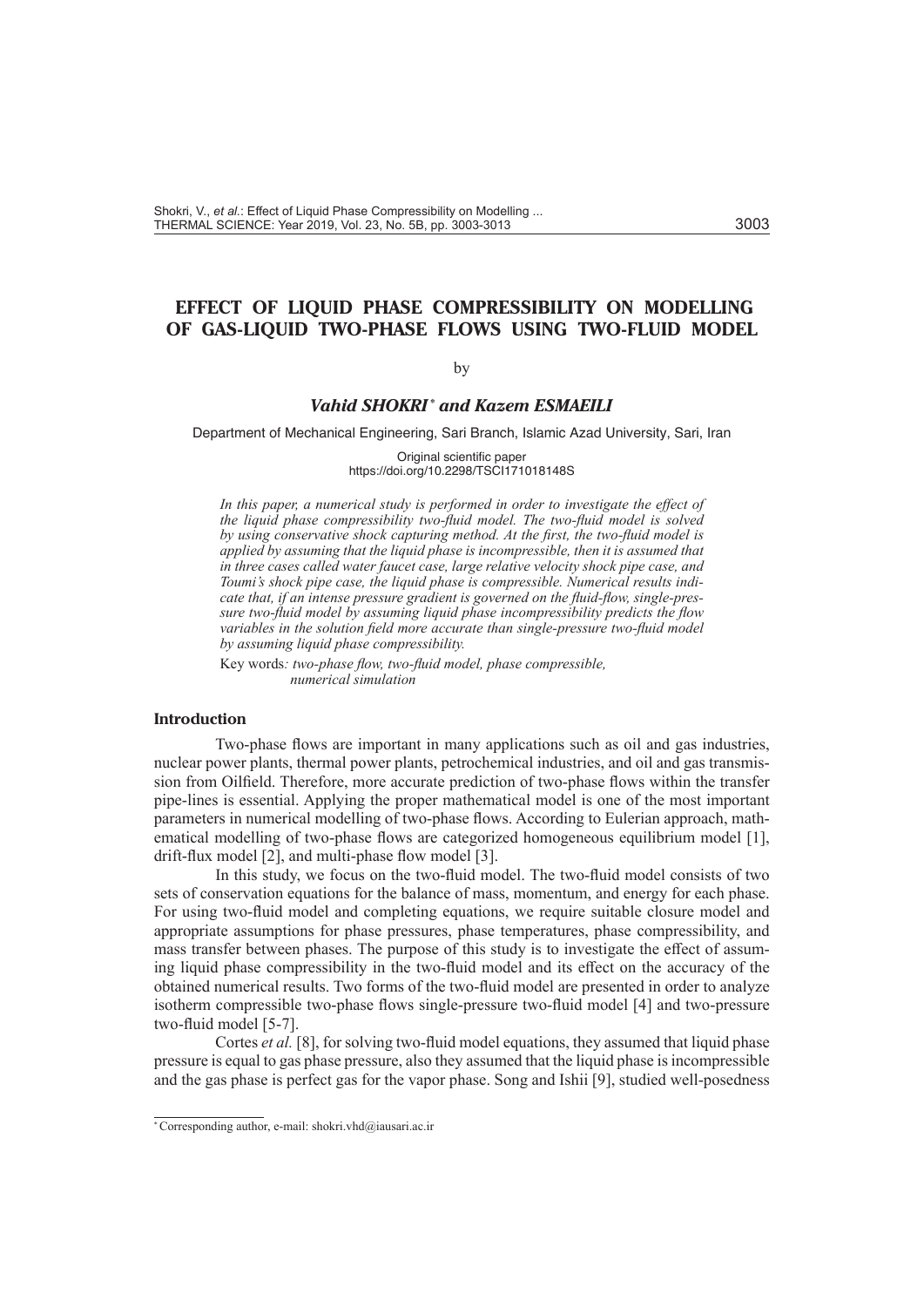of the incompressible 1-D two-fluid model. In their work, gas phase pressure and liquid phase pressure is considered the same as well as gas phase and liquid phase are considered as incompressible. Evje and Flatten [10], used hybrid flux splitting schemes in order to solve the single-pressure two-fluid model. In their work, the liquid phase density and the gas phase density was assumed variable in order to apply hybrid flux splitting schemes.

Issa and Kempf [11], in order to the simulation of slug flow in horizontal and nearly horizontal pipes with the two-fluid model, used the single-pressure two-fluid model by assuming gas phase compressibility and liquid phase incompressibility. In their model, they considered that the gas phase pressure at the interface is equal to the liquid phase pressure at the interface as well as they assumed that liquid phase pressure in the vertical direction is hydrostatic. Omgba-Essama [1], used the Issa and Kemp's [11] assumptions of pressure in order to numerical modelling twophase two-fluid-flows. He considered gas phase compressibility and liquid phase incompressibility and modeled numerically central formulation based on Riemann Solver.

Liao *et al.* [12], considered the numerical stability of two-fluid model near to ill-posedness condition by considering incompressibility of the gas and liquid phases. In their study, they used the Issa and Kemp's [11] pressure assumptions but the difference is that, in their model, they neglected pressure correction term in the gas phase. Issa *et al.* [13], used the two-fluid model in order to improve closure models for gas entrainment and interfacial shear for slug flow modelling in horizontal pipes. they also used the Issa and Kemp's [11] assumptions of pressure by considering the of the liquid phase incompressibility and the gas phase compressibility. They also applied the ideal gas relationship in order to its calculation.

Hanyang and Liejin [14] and Ansari and Shokri [15], used the transient two-fluid model in order to numerical modelling of stratified gas-liquid two-phase flow. They considered gas phase and liquid phase as incompressible. Holmas *et al*. [16] conducted a study on analysis of a 1-D incompressible two-fluid model including artificial diffusion. Holmas [17] used the two-fluid model in order to the numerical simulation of transient roll-waves in two-phase pipe flow, by assuming incompressibility of phases. Ansari and Shokri [18], used the incompressibility of phases assumption in order to numerical modelling of slug flow initiation in horizontal channels using a two-fluid model.

Ansari and Daramizadeh [19] conducted a study titled *Slug type hydrodynamic insta*bility analysis using a five equations hyperbolic two-pressure, two-fluid model. In their work on the two-fluid model, they considered gas phase and liquid phase as compressible. Using two-fluid, comparison of implicit and explicit AUSM-family schemes for compressible multiphase flows was performed [20]. Shokri and Esmaeili [21] compared the effect of hydrodynamic and hydrostatic models for pressure correction term in the single-pressure two-fluid model. The two-fluid model was solved by assuming gas phase compressibility and liquid phase incompressibility.

In the numerical solution of two-phase flows due to the existence of deformable interface, fluid properties vary discontinuously across this interface. It is very important to select a suitable model in order to predict such discontinuities during passing through the interface. According to the literature review, it was found that single-pressure two-fluid model is presented in two forms in the literature. In the first form, the liquid phase is assumed as incompressible and in the second form, the liquid phase is assumed as compressible. Also, according to the literature review, there was no comparison of the single-pressure two-fluid model with the assumption of the liquid phase compressibility and the single-pressure two-fluid model with the assumption of the gas phase incompressibility. Therefore, innovation of the present study is to compare the single-pressure two-fluid model with the assumption of the liquid phase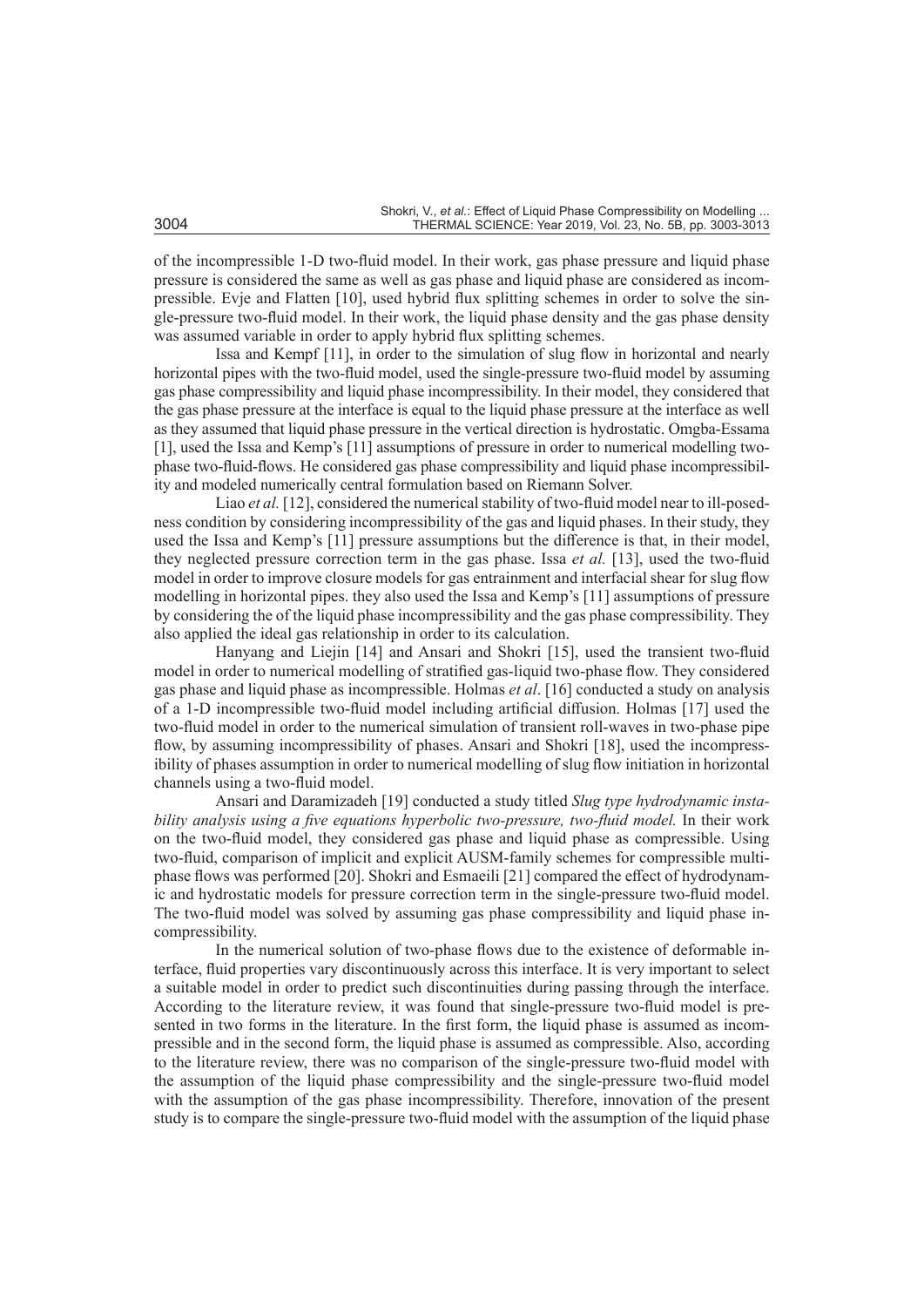compressibility and the single-pressure two-fluid model with the assumption of the gas phase incompressibility.

### **Two-fluid model**

The two-fluid model is formulated based on two conservation equations for mass and momentum balance for the two fluids (*i. e.* gas and liquid). The model is considered as isotropic and also energy equation is neglected. In this section, governing equations on the two-fluid model are presented. In this work, the governing assumptions are:

- the effects of the friction between wall and phases and the friction at the interface are neglected,
- the only body force is gravitational force, and
- mass transfer between the two-phases is neglected,

The governing equations on the single-pressure are included two continuity equations and two momentum equations [10]. The equations of the single-pressure model are presented as below.

– Gas and liquid continuity equations:

$$
\frac{\partial}{\partial t}(\rho_g R_g) + \frac{\partial}{\partial x}(\rho_g R_g u_g) = 0
$$
\n(1)

$$
\frac{\partial}{\partial t}(\rho_l R_l) + \frac{\partial}{\partial x}(\rho_l R_l u_l) = 0
$$
\n(2)

– Gas and liquid momentum equations:

$$
\frac{\partial}{\partial t}(\rho_g R_g u_g) + \frac{\partial}{\partial x}(\rho_g R_g u_g^2) = -\frac{\partial}{\partial x} \Big[ (P_g - P_{gi}) R_g \Big] - R_g \frac{\partial P_{gi}}{\partial x} - \rho_g R_g g \sin \beta \tag{3}
$$

$$
\frac{\partial}{\partial t}(\rho_{i}R_{i}u_{i}) + \frac{\partial}{\partial x}(\rho_{i}R_{i}u_{i}^{2}) = -\frac{\partial}{\partial x}[(P_{i}-P_{i}R_{i})R_{i}] - R_{i}\frac{\partial P_{i}}{\partial x} - \rho_{i}R_{i}g\sin\beta
$$
\n(4)

where for  $k^{th}$  phase ( $k = g$  then the phase is gas and if  $k = l$  the phase is liquid),  $\rho_k$  – the density of  $k^{th}$  phase,  $\overline{R}_k$  – the volume fraction of  $k^{th}$  phase,  $u_k$  – the velocity of  $k^{th}$  phase,  $P_k$  – the pressure of  $k^{th}$  phase,  $P_{ki}$  – the pressure of  $k^{th}$  phase at the interface,  $\beta$  – the inclination of the pipe, and g – the acceleration of gravity. In the present model, gas is equal to liquid pressure (*i. e.*  $P_g = P_l = P$ ) as well as the pressure of phases at the interface are the same (*i. e.*  $P_{gi} = P_i = P_i$ ). Thus, eqs. (3) and (4) are re-written:

$$
\frac{\partial}{\partial t}(\rho_g R_g u_g) + \frac{\partial}{\partial x}(\rho_g R_g u_g^2 + R_g P) = P_i \frac{\partial R_g}{\partial x} - \rho_g R_g g \sin \beta \tag{5}
$$

$$
\frac{\partial}{\partial t}(\rho_1 R_i u_1) + \frac{\partial}{\partial x}(\rho_1 R_i u_1^2 + R_g P) = P_i \frac{\partial R_i}{\partial x} - \rho_1 R_i g \sin \beta \tag{6}
$$

In momentum equations, the term is shown as and called *correction pressure term*. the following relation is presented in order to calculate this term [8, 22]:

$$
\Delta P_{ki} = P_k - P_{ki} = \delta \frac{R_i R_g \rho_l \rho_g}{\rho_g R_i + \rho_l R_g} (u_g - u_l)^2
$$
\n
$$
\tag{7}
$$

where  $\delta = 1.2$  [10] for closing equation system, additional equations are required. The first equation is a geometric constraint. It states that summation of the volume fraction of the twophases is equal to unit. The constraint equation of gas-liquid mixture [23]: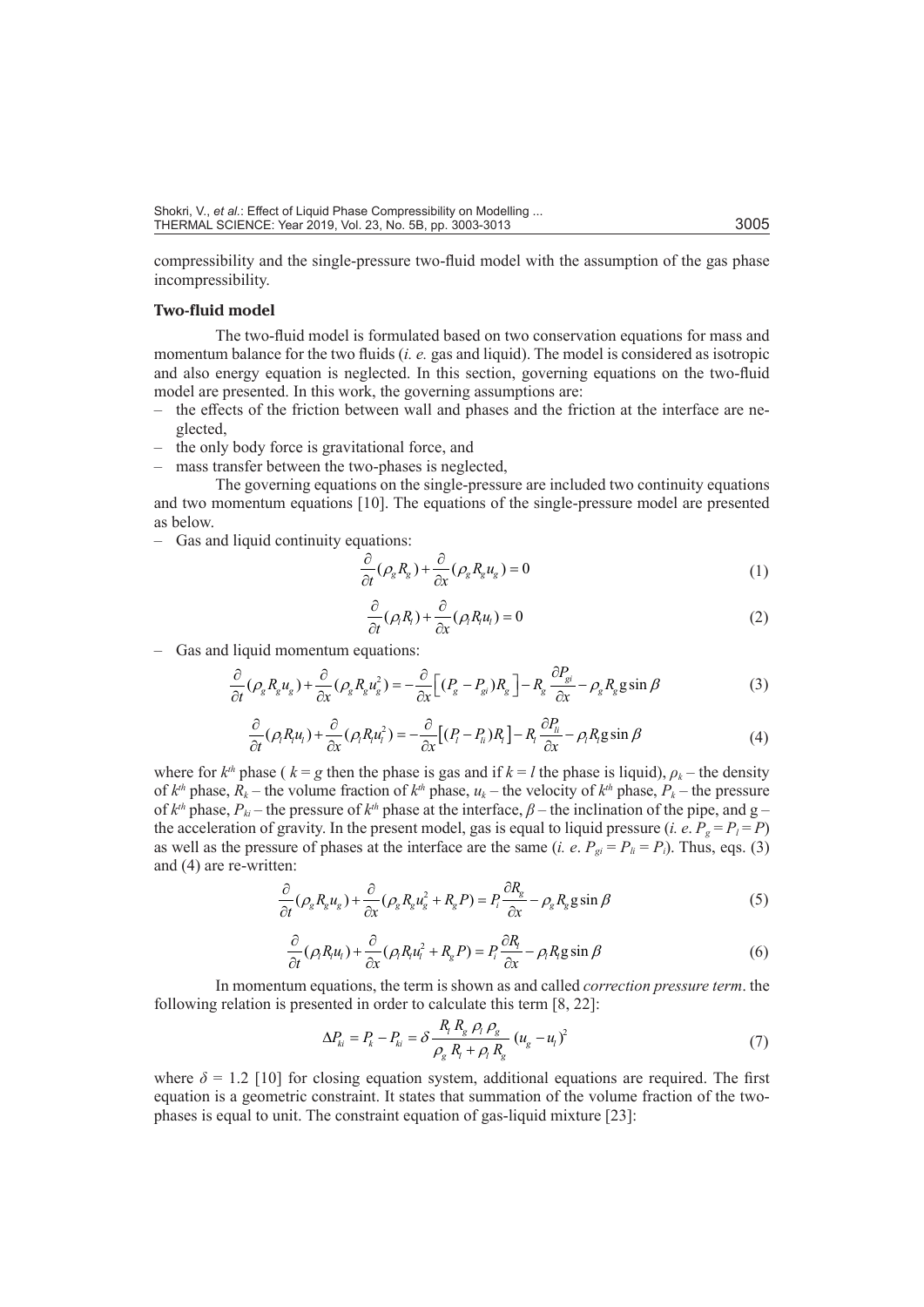$$
R_t + R_g = 1\tag{8}
$$

In addition the eq.  $(8)$ , thermodynamics sub-models is required. For  $k<sup>th</sup>$  phase, the following linear equation is considered in order to express the relationship between density and pressure [24]:

$$
\rho_k = \rho_{0,k} + \frac{P_k - P_{0,k}}{C_k^2} \tag{9}
$$

and are given reference value for density and pressure, respectively. is the speed of sound in every phase [25]:

$$
\frac{\partial P_k}{\partial \rho_k} = C_k^2 \tag{10}
$$

The gas sound speed and the gas reference value density and gas reference value pressure are presented  $(10^5)^{1/2}$  [ms<sup>-1</sup>], 0, and 0, respectively, [10]. The liquid sound speed and the liquid reference value density and liquid reference value pressure are presented  $10^3$  [ms<sup>-1</sup>],  $10^3$  [kgm<sup>-3</sup>], and  $10^5$  [Pa], respectively, [10].

#### *Instantaneous pressure relaxation method*

In order to consider liquid phase compressibility, another equation is required for equaling the number of equations to the number of unknowns. Evje and Flatten [10], considered liquid phase compressibility using instantaneous pressure relaxation method. In the instantaneous pressure relaxation method, gas phase pressure and liquid phase pressure are considered as the same, therefore, this is similar to the assumptions of single-pressure two-fluid model pressure. Evje and Flatten [10], presented the eq. (11) for instantaneous pressure relaxation:

$$
\frac{R_{g}\rho_{g}}{\rho_{g(P)}} + \frac{R_{j}\rho_{l}}{\rho_{l(P)}} = 1
$$
\n(11)

Instead of the denominator densities, the eq. (9) is substituted and finally, the following quadratic equation is obtained in order to calculate pressure term. The pressure is obtained by solving the above quadratic eq. (12):

$$
P^2 + P\Big[C_l^2(\rho_{0,l} - R_l\rho_l) + C_g^2(\rho_{0,g} - R_g\rho_g) - (P_{0,l} + P_{0,g})\Big] - C_g^2 C_l^2 \cdot (R_g\rho_g\rho_{0,l} + R_l\rho_l\rho_{0,g} - \rho_{0,g}\rho_{0,l}) - C_g^2 P_{0,l}(\rho_{0,g} - R_g\rho_g) - C_l^2 P_{0,g}(\rho_{0,l} - R_l\rho_l) + P_{0,g}P_{0,l} = 0
$$
\n(12)

# **Numerical method for solving equation**

Non-conservative Single-pressure two-fluid model is written [26]:

$$
\frac{\partial Q}{\partial t} + \frac{\partial F}{\partial x} = H \frac{\partial R_k}{\partial x} + S \tag{13}
$$

where *Q* is conservative variables vector, *F –* the conservative flux vector. The vectors *S* and *H* are source term vector and interfacial pressure vectors, respectively. For the non-conservative system eq. (13), discretization form of the equation is expressed [26]:

$$
Q_i^{n+1} = Q_i^n + \frac{\Delta t}{\Delta x} \Big( F_{i-1/2}^{n\text{Force}} - F_{i+1/2}^{n\text{Force}} \Big) + \Delta t \Big( H \frac{\partial R_k}{\partial x} \Big) + \Delta t \, S_i \tag{14}
$$

In the eq. (14), *n* and  $n + 1$  show old-time step and new time step, respectively. Also *i* is the cell. In order to calculate the numerical flux term  $F_{i+1/2}^{nForce}$ , force method is used [26]: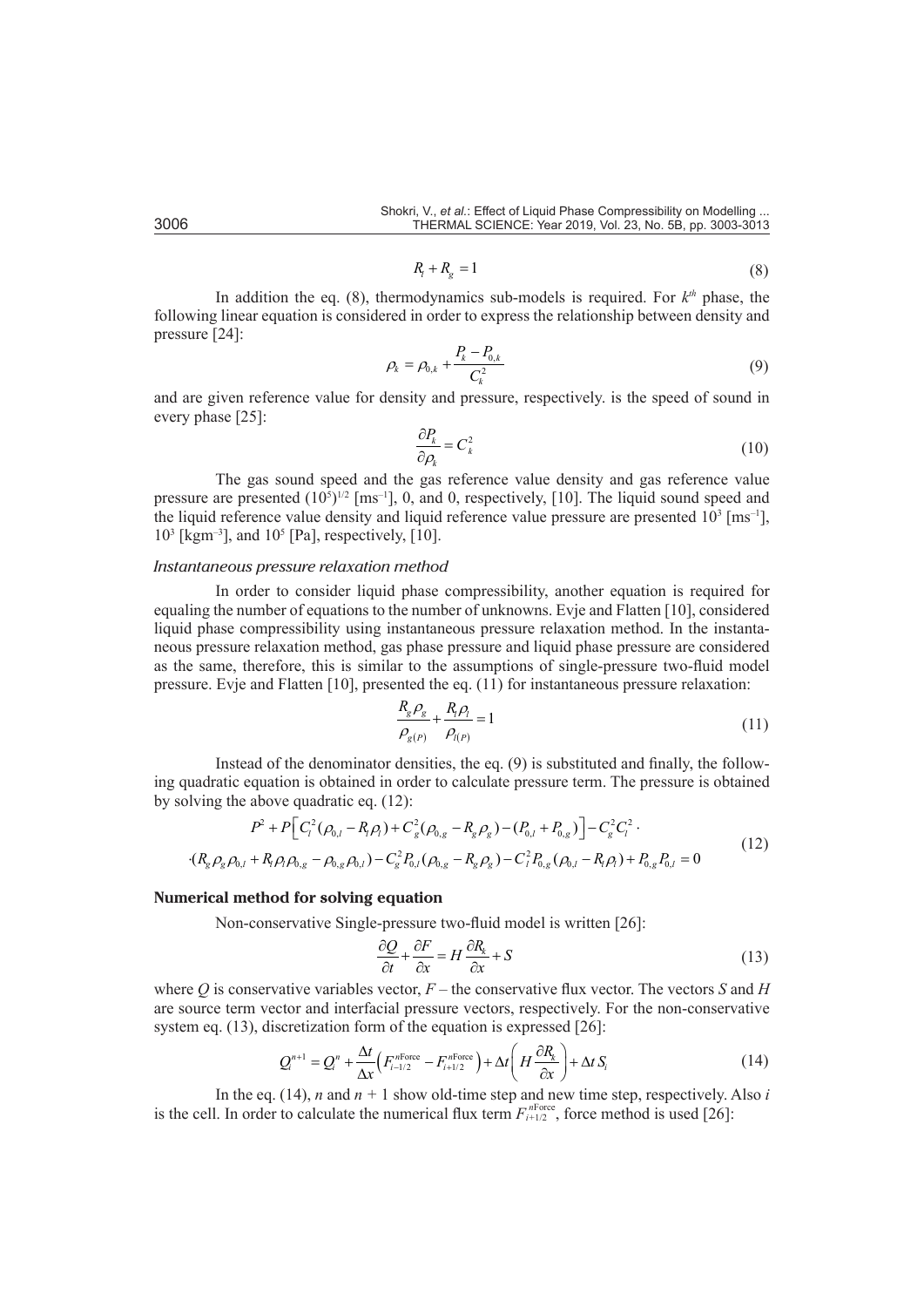$$
F_{i+1/2}^{n\text{Force}} = \frac{1}{2} \Big( F_{i+1/2}^{n\text{LF}} + F_{i+1/2}^{n\text{RI}} \Big) \tag{15}
$$

The  $F_{i+1/2}^{nLF}$  is the Lax-Friedrichs numerical flux and  $F_{i+1/2}^{nRI}$  – the Ritchmyer numerical flux. In the Lax-Friedrichs method, flux term is calculated [26, 27]:

$$
F_{i+1/2}^{nLF} = \frac{1}{2} \left( F_{i+1}^n + F_i^n \right) - \frac{\Delta x}{2\Delta t} \left( Q_{i+1}^n - Q_i^n \right) \tag{16}
$$

In the Ritchmyer method, flux term is calculated [27]:

$$
F_{i+1/2}^{nRI} = F\left(Q_{i+1/2}^{n+1/2}\right) \tag{17}
$$

$$
Q_{i+1/2}^{n+1/2} = \frac{1}{2} \Big( Q_i^n + Q_{i+1}^n \Big) - \frac{\Delta t}{2\Delta x} \Big( F_i^n - F_{i+1}^n \Big) \tag{18}
$$

Numerical flux in the  $i^{th}$  cell is defined as  $F_i^n = F(Q_i^n)$  and obtained according to physical flux term that is stated by the model. Two-fluid equations have the non-conservative terms (*H*∂*Rk*/∂*x*) that must be discretized well. Lock of properly discretizing of this term leads to instability in results [28]. For discretization of the non-conservative term (*H*∂*Rk*/∂*x*), the following equation is presented [28]:

$$
H\frac{\partial R_g}{\partial x} = HR_g R_i \frac{\partial BG}{\partial x} = HR_g R_i \frac{BG_{i+1} - BG_{i-1}}{2\Delta x}
$$
(19)

$$
H\frac{\partial R_i}{\partial x} = HR_i R_g \frac{\partial BL}{\partial x} = HR_i R_g \frac{BL_{i+1} - BL_{i-1}}{2\Delta x}
$$
(20)

The derivative ∂*BG*/∂*x* terms and ∂*BL*/∂*x* are discretized using centered scheme. The *BG* and *BL* are presented:

$$
BG = \log\left(\frac{R_g}{R_i}\right) \tag{21}
$$

$$
BL = \log\left(\frac{R_i}{R_g}\right) \tag{22}
$$

#### *Calculation of time step*

In order to calculate a time step, at the first,  $\Delta x$  is considered as mesh size, then using the following equation,  $\Delta t$  (*i. e.* time step) is calculated [1]:

$$
\Delta t = \text{CFL} \frac{\Delta x}{\lambda_{\text{max}}^n} \tag{23}
$$

In this research, the value of Courant Friedrichs Levy (CFL) number is considered 0.2-0.5. The  $\lambda_{max}^n$  is the maximum value of the wave velocity in solution field at the time *n*. Maximum wave velocity for the two-fluid model is equal to the maximum characteristic value of the governing equation in the solution field. The characteristic value of single-pressure two-fluid is presented in Evje and Flatten [10].

#### **Numerical modelling**

In this section, three cases studies (*i. e.* water faucet case, large relative velocity shock pipe case, and Toumi's shock pipe case) are analyzed using the two-fluid model in order to ob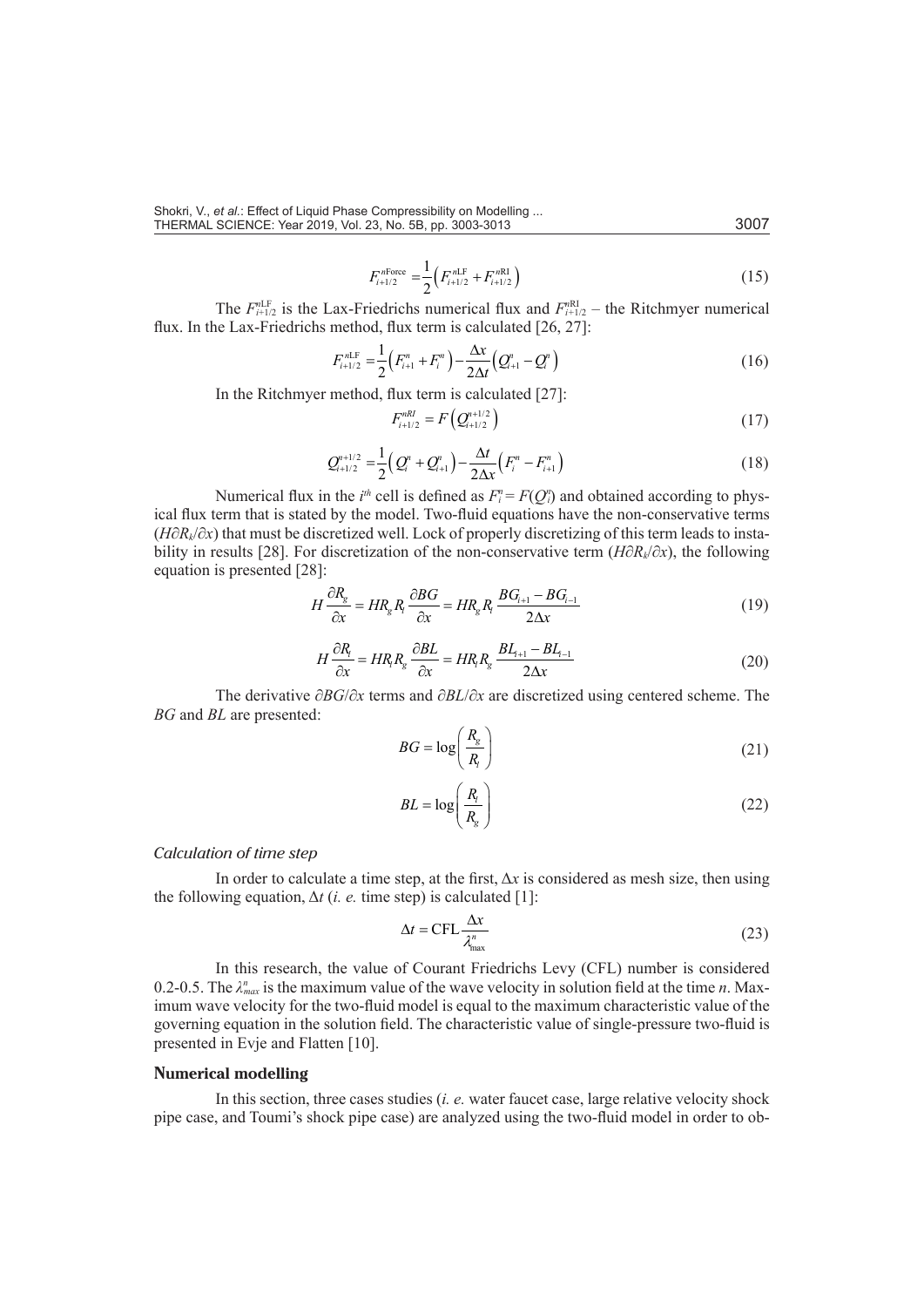serve the effect of liquid phase compressibility on the accuracy of the solutions. Accordingly, the first case is a vertical pipe problem and the second and third cases are the horizontal pipe problem.

# *Water faucet case*

This system is included a vertical pipe having the height of 12 m and diameter of 1 m. Also, at the initial time, water velocity, air velocity, and volume fraction of water are 10 m/s, 0 and 0.8, respectively, [29]. The water density and air density are 1000 kg/m<sup>3</sup> and 1 kg/m<sup>3</sup>, respectively. The pressure at the outlet of the pipe is  $10<sup>5</sup>$  Pa [29]. The reference and analytical solutions are extracted from Evje and Flatten [24].

In the present study, the single-pressure two-fluid model is considered by the assumption of the liquid phase incompressibility, an incompressible single-pressure model and called (SPM-IC). Also, the single-pressure two-fluid model is considered by the assumption of the liquid phase compressibility, compressible single-pressure model and named (SPM-C).

In order to compare numerical results of the incompressible single-pressure model and compressible single-pressure, pressure changes profile, liquid phase volume fraction profile, gas phase velocity profile, and liquid phase density profile are analyzed. The number of computational mesh, computation time and CFL number are assumed 3200, 0.6 seconds, and 0.5, respectively.



**Figure 1. Water faucet case; comparison incompressible and compressible single-pressure model; (a) pressure, (b) liquid volume fraction, (c) gas velocity, and (d) liquid density**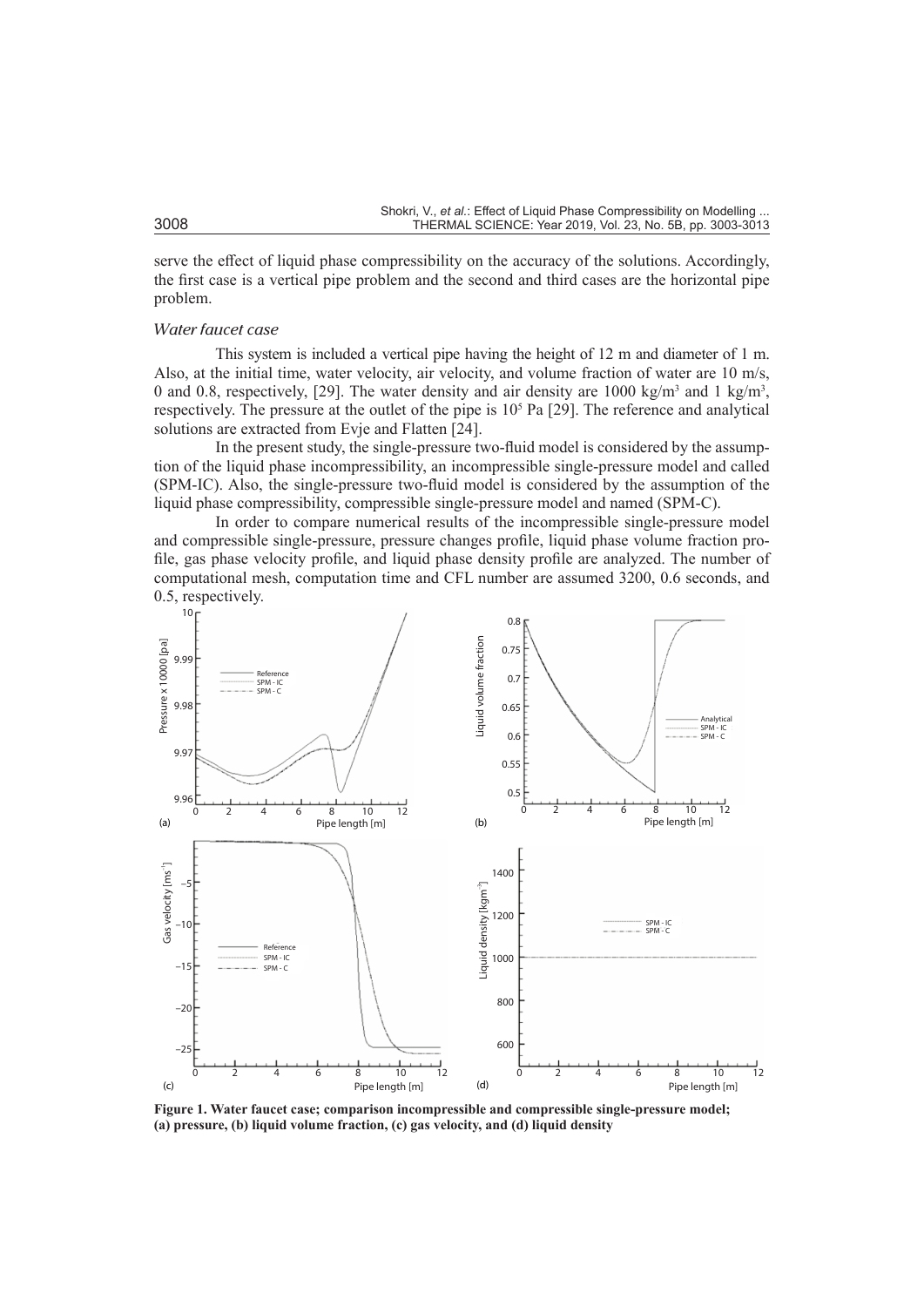| Shokri, V., et al.: Effect of Liquid Phase Compressibility on Modelling |      |
|-------------------------------------------------------------------------|------|
| THERMAL SCIENCE: Year 2019, Vol. 23, No. 5B, pp. 3003-3013              | 3009 |

Figure 1(d) indicates the same results of the liquid phase density changes for the liquid phase density changes for the incompressible single-pressure model and compressible single-pressure. The water faucet case is under atmospheric pressure conditions, and liquid phase density does not change under atmospheric pressure conditions. Due to lack of change in liquid phase density, numerical results are the same for the pressure changes profile, the liquid phase volume fraction profile and the gas phase velocity profile are shown in figs. 1(a)-1(c), respectively. Therefore, in the water faucet case under atmospheric pressure conditions, numerical results of the incompressible single-pressure model and compressible single-pressure are the same.

# *Large relative velocity shock pipe case*

This system is included a horizontal pipe having length 100 m and at the 50 m of its length is divided into two part by a diaphragm and it is closed at its two ends. The details of this case and the initial conditions on the left and right sides of the diaphragm are presented in tab. 1 [8]. The reference solution of large relative velocity shock pipe case is obtained from Evje and Flatten [24].

| Quantity                                | Toumi's shock pipe case |                  | Large relative velocity shock pipe case |       |
|-----------------------------------------|-------------------------|------------------|-----------------------------------------|-------|
|                                         | Left                    | Right            | Left                                    | Right |
| Gas volume fraction                     | 0.25                    | 0.1              | 0.29                                    | 0.3   |
| Liquid velocity $\lceil ms^{-1} \rceil$ |                         | $\left( \right)$ |                                         |       |
| Gas velocity $\lceil ms^{-1} \rceil$    |                         |                  | 65                                      | 50    |
| Pressure [mpa]                          | 20                      | 10               | 0.265                                   | 0.265 |
| Liquid density [ $kgm^{-3}$ ]           | 1000                    | 1000             | 1000                                    | 1000  |
| Gas density [ $\text{kgm}^{-3}$ ]       | 200                     | 100              | 2.65                                    | 2.65  |

**Table 1. Initial conditions at right and left sides of large relative velocity shock pipe case and Toumi's shock pipe case**

In order to compare between numerical results of the incompressible single-pressure model and compressible single-pressure model, gas phase density changes profile, liquid phase density changes profile, liquid volume fraction profile and pressure changes profile were calculated. The number of computational mesh, computation time, and Courant Fredrichs Levy number were assumed 1600, 0.1 seconds, and 0.5, respectively.

The initial condition of pressure on large relative velocity shock pipe case is 265000 Pa that is approximately 2.5 times the initial pressure conditions in the water faucet case. Figures 2(a) and 2(b) show results of gas phase density changes profile and liquid phase density changes profile. Increasing pressure (approximately 2.5 times) to the atmospheric pressure in the case of a large relative velocity, in the compressible single-pressure model, leads to compress liquid phase. Therefore, the fig. 2(c) demonstrates the lower growth of liquid phase volume fraction profile in the compressible single-pressure model compared to the incompressible single-pressure model. By compressing the liquid phase, the space required to expand gas phase is created. Therefore, the fig. 2(a) shows the decrease in gas phase density and the fig. 2(b) indicates the increase in liquid phase density in the compressible single-pressure model. As shown in fig. 2(d), pressure change profile in the compressible single-pressure model drops less than it in the incompressible single-pressure model. Numerical results show that, in large relative velocity case, liquid phase compressibility in compressible single-pressure model causes deviation of numerical results relative to the reference solution.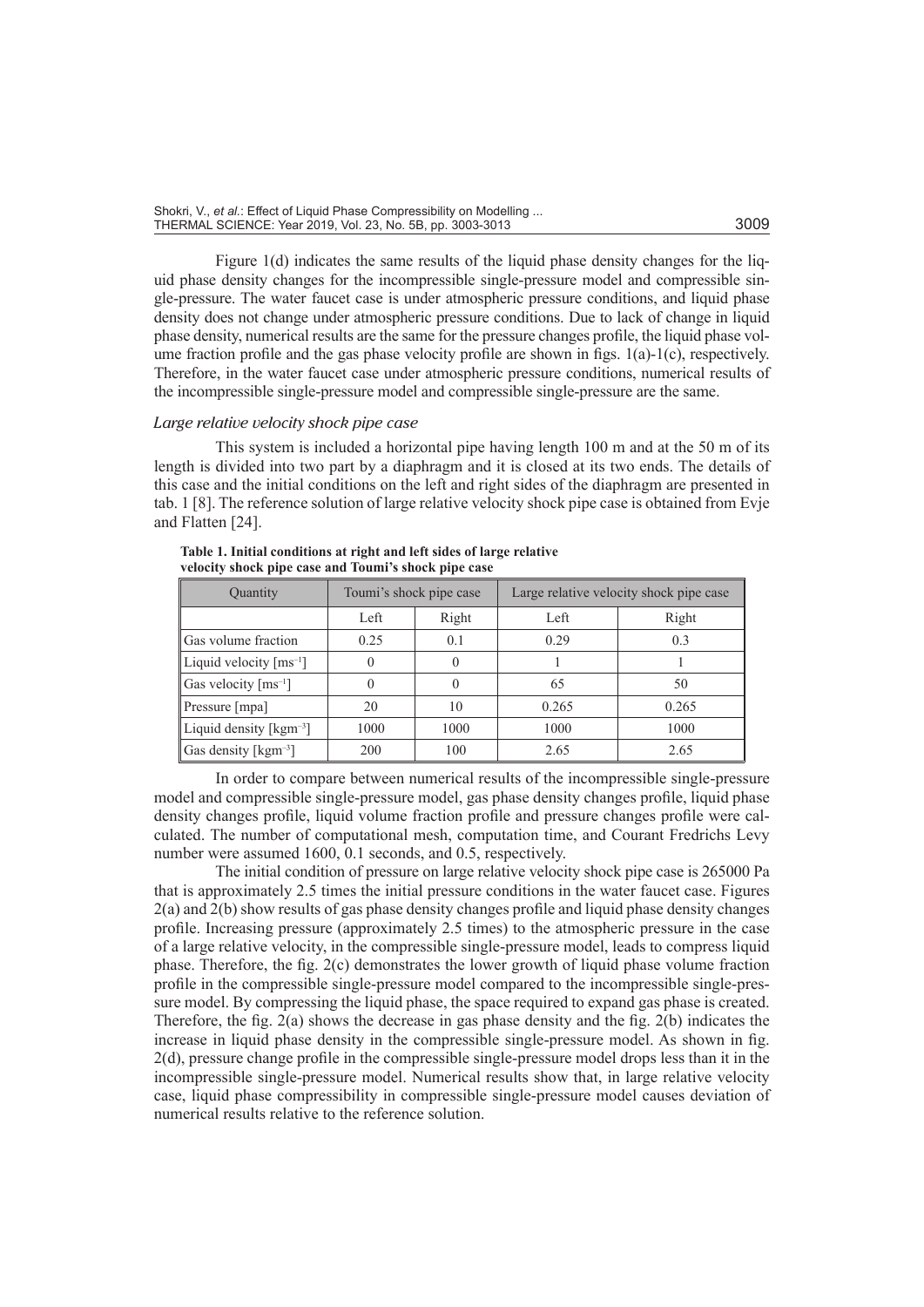

**Figure 2. Large relative velocity shock pipe case; comparison incompressible and compressible singlepressure model; (a) gas density, (b) liquid density, (c) liquid volume fraction, and (d) pressure** 

# *Toumi's shock pipe case*

This system is included a horizontal pipe having the length of 100 m and at the length 50 m it is divided into two part by a diaphragm and both ends of the pipe are closed. The reference results of Toumi's shock pipe were obtained from Evje and Flatten [24]. The initial conditions onumi's shock pipe case [30] is presented in the tab. 1.

In order to compare results of the incompressible single-pressure model and compressible single-pressure model, gas phase density changes profile, liquid phase density changes profile, pressure changes profile and gas volume fraction profile were analyzed. The number of computational mesh, computation time and Courant Fredrichs Levy number were assumed 1600, 0.08 seconds, and 0.2, respectively.

In initial conditions of Toumi's shock pipe case, there is a severe pressure gradient on both sides of the diaphragm. Results of phases' density changes profiles are indicated in the figs. 3(a) and 3(b). When there is a severe pressure gradient on both sides of the diaphragm, in the compressible single-pressure model, liquid phase density increases as liquid phase compresses. Due to compressing the liquid phase, this condition is formed to increase the growth of gas phase volume fraction. Results of gas phase volume fraction profile for the incompressible single-pressure model and compressible single-pressure model are indicated in fig. 3(d). In the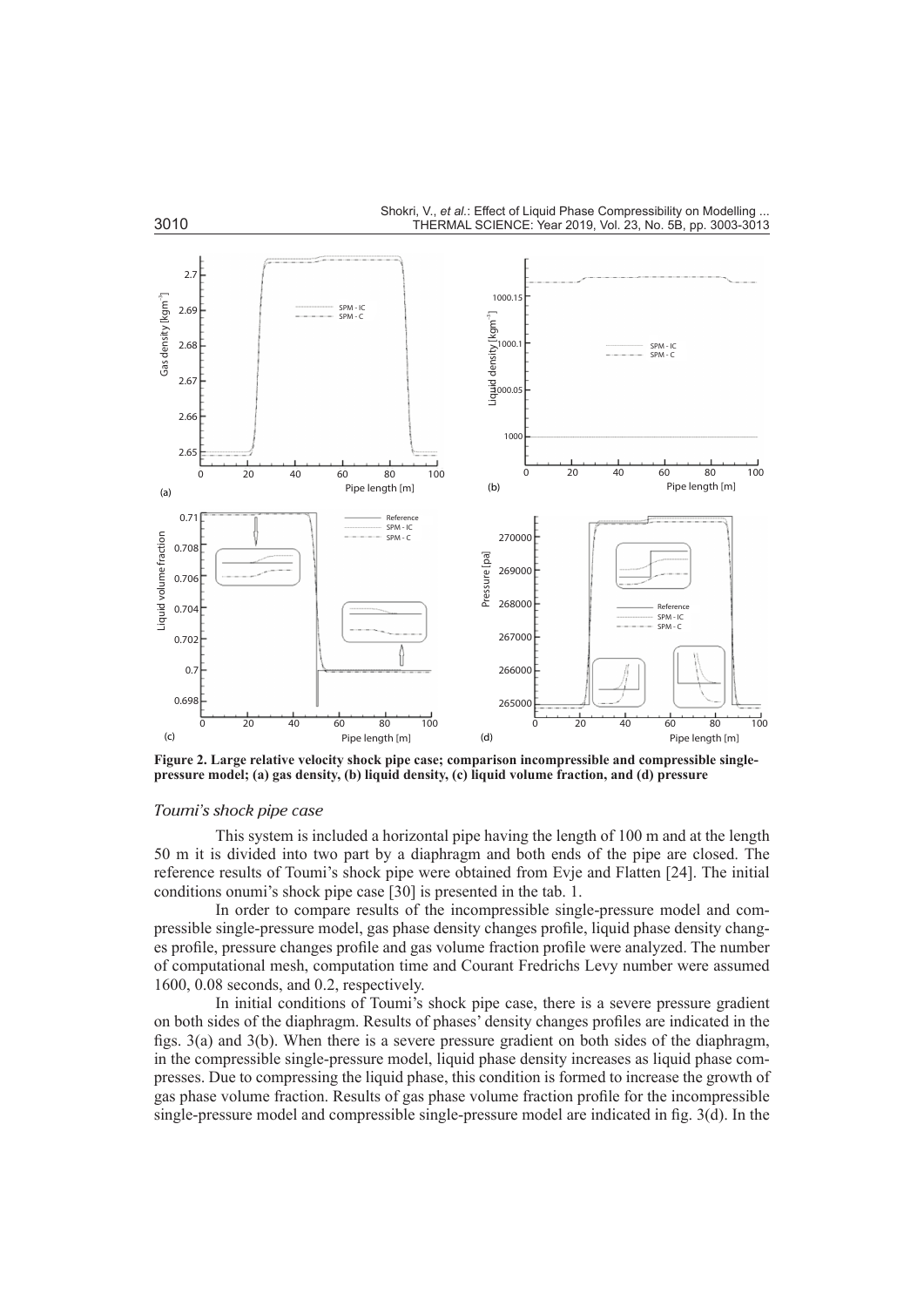numerical modelling, the liquid phase pressure is assumed to be equal to the gas phase pressure. The pressure in the incompressible model, the pressure is calculated using the linear eq. (10). Results presented in fig. 3(c) show that pressure changes profile in the compressible single-pressure model has more drop than the incompressible single-pressure model. The pressure in the compressible model, the pressure is calculated using the linear eq.  $(12)$ . The eq.  $(12)$  is a function of flow variables,  $P = P(\rho_g R_g, \rho_l R_l)$  thus, density changes and volume fraction change of phase influences on the calculation of the term pressure and leads to pressure drop.



**Figure 3. Toumi's shock pipe case; comparison incompressible and compressible single-pressure model; (a) gas density, (b) liquid density, (c) pressure, and (d) Gas volume fraction**

Since there is a serve pressure gradient in Toumi's shock pipe case, the level of liquid phase density changes was high in the compressible single-pressure model and it was caused deviation of numerical results of the compressible single-pressure model than reference results.

### **Conclusion**

Governing pressure on the water faucet case is equal to atmospheric pressure and pressure conditions governing on large relative velocity shock pipe case is approximately 2.5 times of the atmospheric pressure. Findings show that in the water faucet case and the large relative velocity shock pipe case, results of the incompressible single-pressure model and compress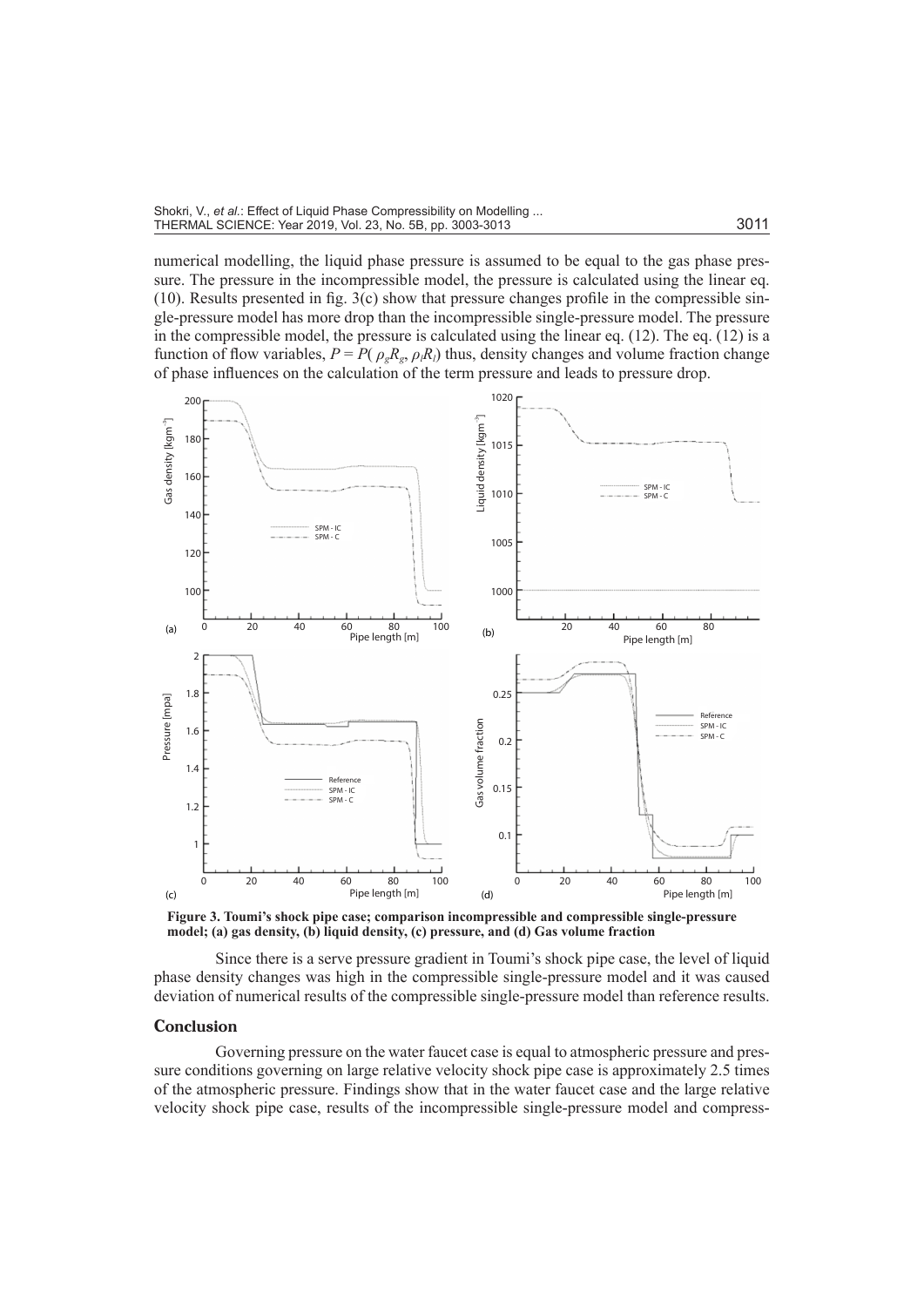ible single-pressure model are approximately the same. Therefore, if the pressure conditions governing on the case is equal to atmospheric pressure or if it is in the atmospheric pressure range, the liquid phase density changes are not considerable and can be neglected. Numerical results of flow variables show that compressibility of the liquid phase in the compressible single-pressure model causes to the deviation of numerical results to reference results of Toumi's shock pipe case. There is a serve pressure gradient in Toumi's shock pipe case and liquid phase density changes is remarkable. This may cause expansion of gas phase and increase in gas phase volume fraction. By compressing the liquid phase, liquid phase density increases and by compressing the gas phase, gas phase density decreases. According to the eq. (12), the pressure drop in the numerical results of the compressible single-pressure model has resulted from density changes and volume fraction changes of phases in the compressible single-pressure.

#### **References**

- [1] Omgba-Essama, C., Numerical Modelling of Transient Gas-Liquid-Flows (Application Stratified & Slug Flow Regimes), Ph. D. thesis, Cranfield University, Cranfield, UK, 2004
- [2] Ishii, M., *Thermo-Fluid Dynamic Theory of Two-Phase Flow*, Eyrolles, Paris, France, 1975
- [3] Ishii, M., Mishima, K., Two-Fluid Model and Hydrodynamic Constitutive Relations, *Nuclear Engineering and Design*, *82* (1984), 2, pp. 107-126
- [4] Stuhmiller, J., The Influence of Interfacial Pressure Forces on the Character of Two-Phase Flow Model Equations, *International Journal of Multi-Phase Flow*, *3* (1977), 6, pp. 551-560
- [5] Pauchon, C., Banerjee, S., Interphase Momentum Interaction Effects in the Averaged Multifield Model Part I: Void Propagation in Bubbly Flows, *International Journal of Multi-Phase Flow*, *12* (1986), 4, pp. 559-573
- [6] Ransom, V. H., Hicks, D. L., Hyperbolic Two-Pressure Models for Two-Phase Flow, *Journal of Computational Physics*, *53* (1984), 1, pp. 124-151
- [7] Saurel, R., Abgrall, R., A Multi-Phase Godunov Method for Compressible Multifluid and Multi-Phase Flows, *Journal of Computational Physics*, *150* (1999), 2, pp. 425-467
- [8] Cortes, J., *et al.*, A Density Perturbation Method to Study the Eigenstructure of Two-Phase Flow Equation Systems, *Journal of Computational Physics*, *147* (1998), 2, pp. 463-484
- [9] Song, J. H., Ishii, M., The Well-Posedness of Incompressible 1-D Two-Fluid Model, *International Journal of Heat and Mass Transfer*, *43* (2000), 12, pp. 2221-2231
- [10] Evje, S., Flatten, T., Hybrid Flux-Splitting Schemes for a Common Two-Fluid Model, *Journal of Computational Physics*, *192* (2003), 1, pp. 175-210
- [11] Issa, R., Kempf, M., Simulation of Slug Flow in Horizontal and Nearly Horizontal Pipes with the Two-Fluid Model, *International Journal of Multi-Phase Flow*, *29* (2003), 1, pp. 69-95
- [12] Liao, J., *et al*., A Study on Numerical Instability of Inviscid Two-Fluid Model Near III-Posedness Condition, *Proceedings*, Proceeding of American Society of Mechanical Engineers, Sun Francisco, Cal., USA, 2005, No. HT2005-72652, pp. 533-541
- [13] Issa, R., *et al*., Improved Closure Models for Gas Entrainment and Interfacial Shear for Slug Flow Modelling in Horizontal Pipes, *International Journal of Multi-Phase Flow*, *32* (2006), 10, pp. 1287-1293
- [14] Hanyang, G., Liejin, G., Stability of Stratified Gas-Liquid-flow in Horizontal and Near Horizontal Pipes Supported by the National Natural Science Foundation of China (No. 50521604) and Shanghai Jiao Tong University Young Teacher Foundation, *Chinese Journal of Chemical Engineering*, *15* (2007), 5, pp. 619-625
- [15] Ansari, M., Shokri, V., New Algorithm for the Numerical Simulation of tTwo-Phase Stratified Gas-Liquid-Flow and Its Application for Analyzing the Kelvin-Helmholtz Instability Criterion with Respect to Wavelength Effect, *Nuclear Engineering and Design*, *237* (2007), 24, pp. 2302-2310
- [16] Holmas, H., *et al*., Analysis of a 1-D Incompressible Two-Fluid Model Including Artificial Diffusion, *IMA Journal of Applied Mathematics*, *73* (2008), 4, pp. 651-667
- [17] Holmas, H., Numerical Simulation of Transient Roll-Waves in Two-Phase Pipe Flow, *Chemical Engineering Science*, *65* (2010), 5, pp. 1811-1825
- [18] Ansari, M., Shokri, V., Numerical Modelling of Slug Flow Initiation in a Horizontal Channels Using a Two-Fluid Model, *International Journal of Heat and Fluid-Flow*, *32* (2011), 1, pp. 145-155
- [19] Ansari, M., Daramizadeh, A., Slug Type Hydrodynamic Instability Analysis Using a Five Equations Hyperbolic Two-Pressure, Two-Fluid Model, *Ocean Engineering*, *52* (2012), Oct., pp. 1-12